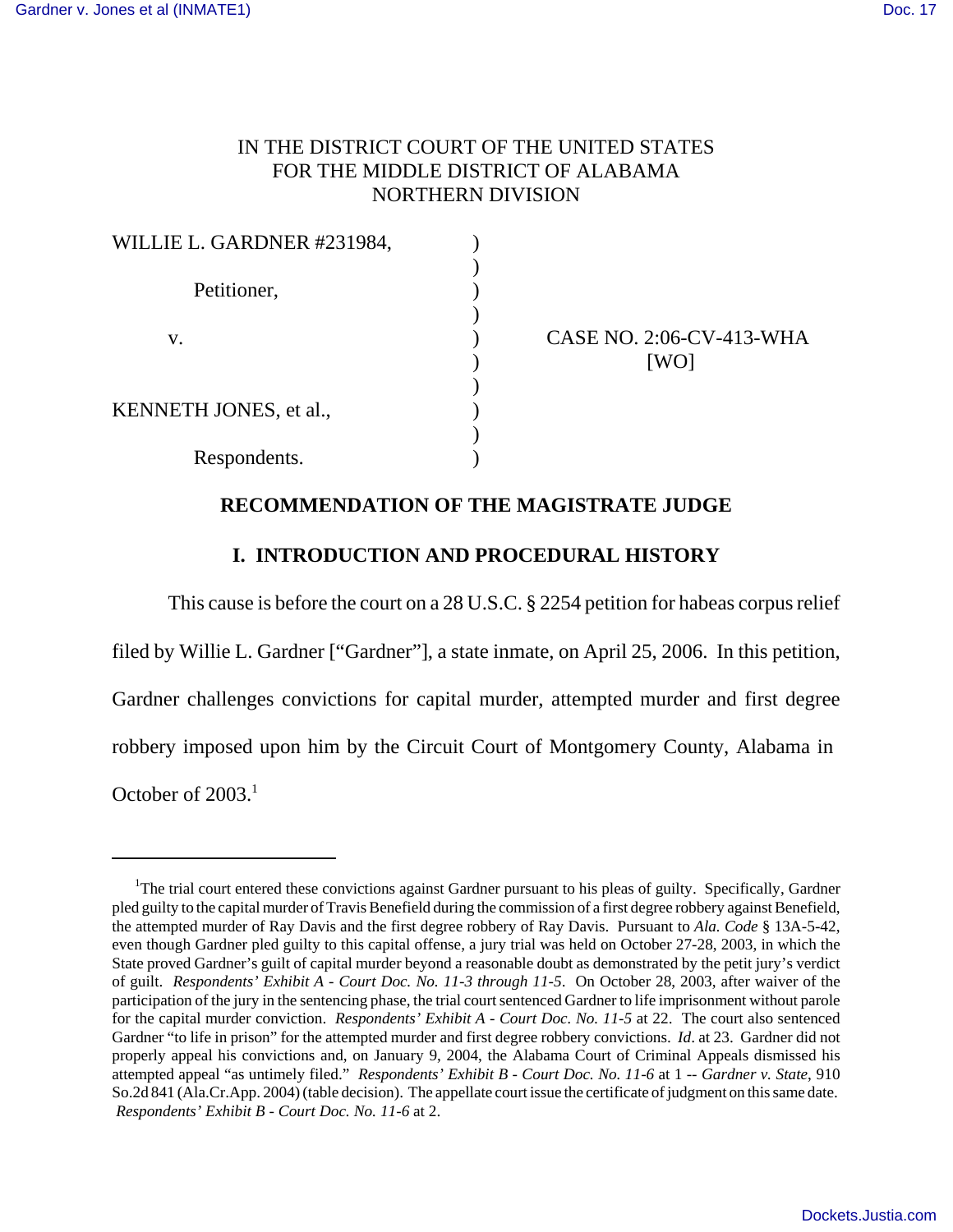On August 22, 2004, Gardner filed a state post-conviction petition pursuant to Rule 32 of the Alabama Rules of Criminal Procedure challenging his capital murder, attempted murder and robbery convictions. *Respondents' Exhibit A - Court Doc. No. 11-2* at 15. In this petition, Gardner presented the following claims for relief: (1) The capital murder indictment is defective as it fails to allege that Petitioner intentionally caused the death of another person, as the use of the victim's name in the indictment and/or references to the victim via pronouns does not properly charge the murder of a person or human being;  $2(2)$ The conviction for robbery of Ray Davis violates double jeopardy and should be vacated as this conviction arises from the same facts as the conviction for capital murder of Travis Benefield during a robbery of Benefield;<sup>3</sup> (3) Trial counsel provided ineffective assistance

<sup>&</sup>lt;sup>2</sup>Count I of the indictment contains the capital murder charge lodged against Gardner and, in pertinent part, reads as follows:

The Grand Jury of [Montgomery] County charge that ... WILLIE LIZZLIE GARDNER, whose name is otherwise unknown to the Grand Jury, did intentionally cause the death of Travis Benefield by shooting him with a gun and caused said death during the time that Willie Lizzlie Gardner and/or an accomplice, was in the course of committing a theft of a gun and/or lawful currency and/or coinage of the United States of America, better descriptions of which are unknown to the Grand Jury, of some value, the value of which is unknown to the Grand Jury, the property of Travis Benefield and/or Premium Package, by the use of force against the person of Travis Benefield, with intent to overcome his physical resistance or physical power of resistance, while the said Willie Lizzlie Gardner and/or an accomplice was armed with a deadly weapon or dangerous instrument, to -wit: a gun, ... in violation of Section 13A-5-40 of the Code of Alabama ....

*Respondents' Exhibit A - Court Doc. No. 11-2* at 41.

<sup>&</sup>lt;sup>3</sup>Count IV of the indictment charges Gardner with first degree robbery of Ray Davis. This count, in relevant part, states:

WILLIE LIZZLIE GARDNER, whose name is otherwise unknown to the Grand Jury, did, in the course of committing a theft of a gun and/or lawful currency and/or coinage of the United States ..., of some value, the value of which is unknown to the Grand Jury, better descriptions of which are unknown to the Grand Jury, use force against the person of the owner or any person present, Raymond Davis, with intent to overcome his physical resistance or physical power of resistance, or threaten the imminent use of force against the person of the owner or any person present, Raymond Davis, with intent to compel acquiescence to the taking of or escaping with the property, while the said Willie Lizzlie Gardner and/or an accomplice was armed with a deadly weapon or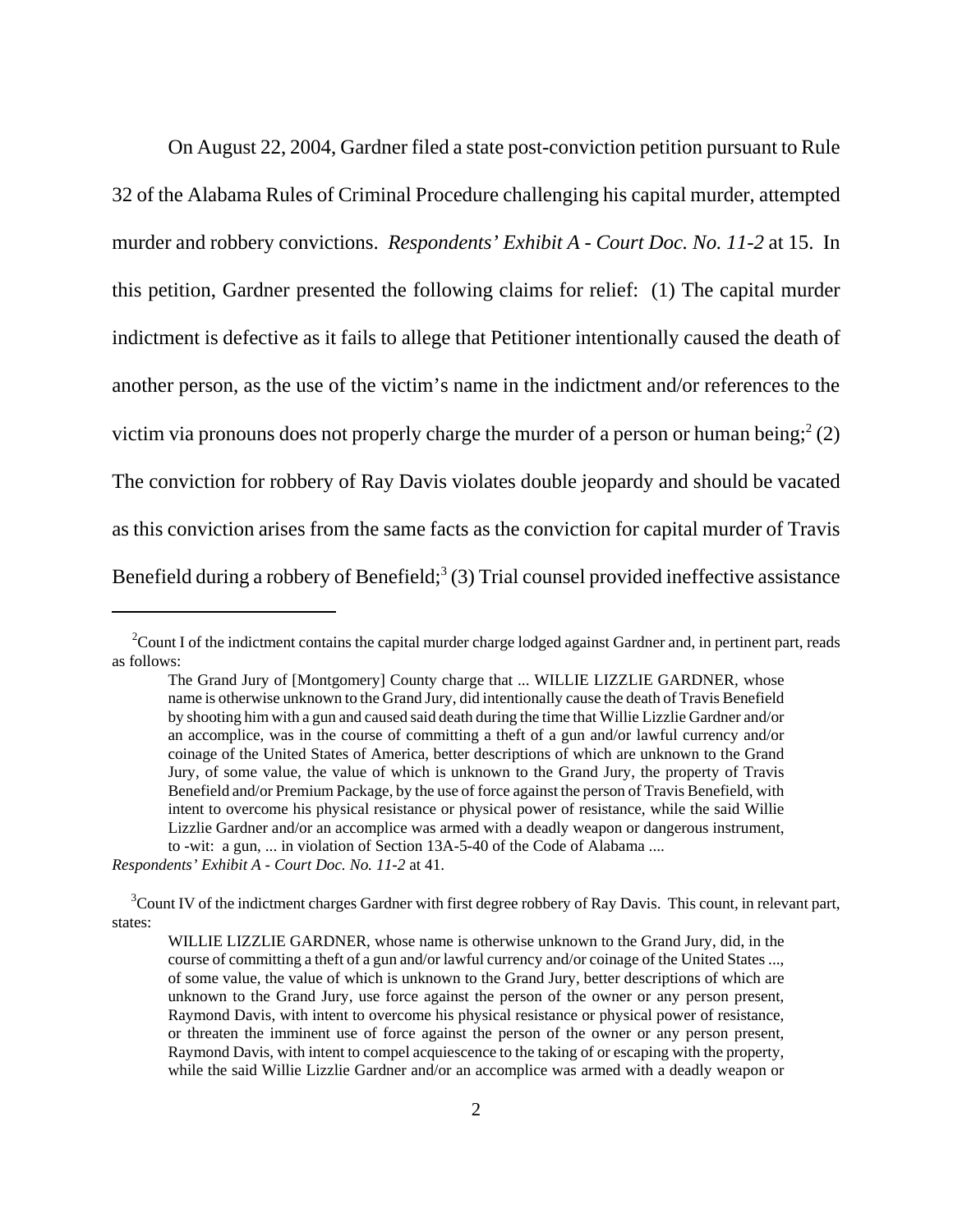during the plea negotiations because he failed to explain the lesser included offenses of

capital murder. *Respondents' Exhibit A - Court Doc. No. 11-2* at 17-29.

On November 15, 2004, the trial court issued an order denying Gardner's Rule 32

petition. In this order, the court deemed Gardner's challenge to the indictment "without

merit." *Respondents' Exhibit A - Court Doc. No. 11-2* at 58.<sup>4</sup> With respect to the double

jeopardy and ineffective assistance of counsel claims, the court held that:

2. The Petitioner's claim that the Double Jeopardy clause was violated is without merit and is denied because the victim named in the capital murder count of the indictment is a separate individual from the victim listed in the first-degree robbery count to which the Petitioner pled guilty. Because the State of Alabama bore the burden of proving that Travis Benefield was intentionally murdered during the course of a robbery under Count I and that Ray Davis was also a victim of first-degree robbery under Count IV, each of the counts to which the Petitioner pled guilty is a separate offense which required proof of an additional element that the other did not. Thus, the Petitioner's claim that his protection from double jeopardy was violated is without merit and is denied.

 3. The Petitioner's claim that he was denied effective assistance of counsel is without merit and is denied. Petitioner failed to show that but for counsel[']s alleged errors that the outcome of his trial and/or plea would have been different in accordance with Strickland v. Washington, 466 U.S. 668  $(1984)$ ....

*Respondents' Exhibit A - Court Doc. No. 11-2* at 59.

On May 20, 2005, the Alabama Court of Criminal Appeals affirmed Gardner's

dangerous instrument, a gun, ... in violation of Section 13A-8-41 of the Code of Alabama.... *Respondents' Exhibit A - Court Doc. No. 11-2* at 44.

<sup>&</sup>lt;sup>4</sup>It is clear that Gardner's attack on the validity of the indictment is devoid of merit as the indictment clearly identifies Travis Benefield as a person, alleging that Gardner intentionally caused the death of Travis Benefield during the course of a theft of property "by the use of force against *the person of Travis Benefield*...." *Respondents' Exhibit A - Court Doc. No. 11-2* at 41 (emphasis added).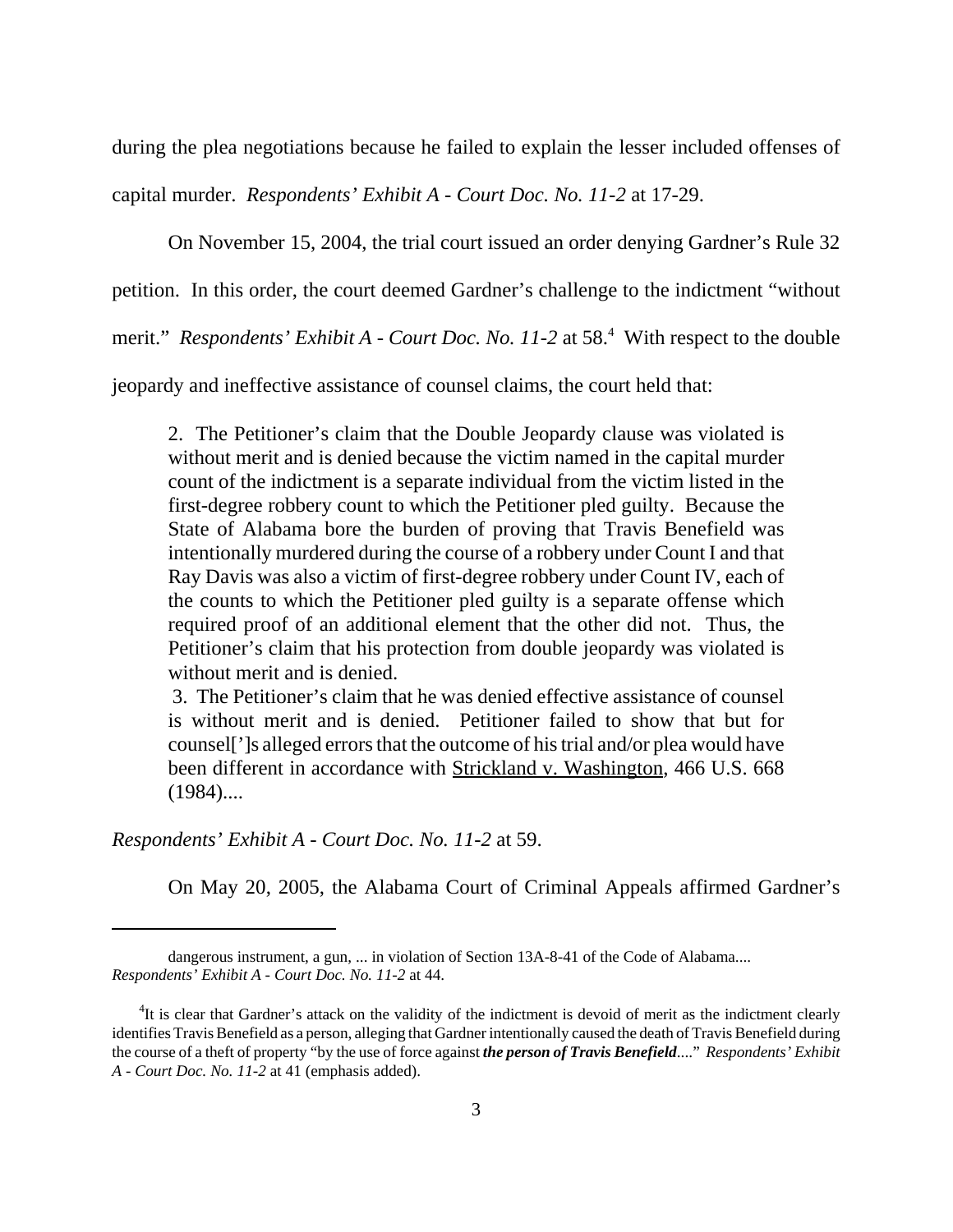capital murder, attempted murder and robbery convictions in an unpublished memorandum

opinion. *Respondents' Exhibit E - Court Doc. No. 11-9 -- Gardner v. State*, 926 So.2d

1085 (Ala.Cr.App.)(table decision), *rehearing denied* (June 10, 2005), *cert. denied*, *Ex*

*parte Gardner*, 971 So.2d 748 (Ala. 2006). The appellate court's opinion reads as follows:

 The appellant, Willie Lizzlie Gardner, appeals from the trial court's denial of his petition for post-conviction relief, filed pursuant to Rule 32, Ala.R.Crim.P., in which he challenged his 2002 guilty-plea convictions for first-degree robbery, attempted murder, and murder made capital because it was committed during the commission of a felony. Following a jury trial [on the capital offense], as required in capital murder cases by § 13A-5-42, he was sentenced to a term of life imprisonment without the possibility of parole for the capital murder conviction, and to terms of life imprisonment for both the attempted murder and first-degree robbery convictions. No [proper] direct appeal was taken.

On August 22, 2004, Gardner filed the instant Rule 32 petition, in which he raised the following claims: (1) that the Court was without jurisdiction to render judgment or impose sentence against him because count one of his indictment, which charged Gardner with capital murder [of Travis Benefield], was invalid because, he alleged, it did not specify that he was charged with the killing of "another human being"; (2) that his constitutional protection against double jeopardy was violated because the trial court entered separate judgments of guilty to both the capital murder of Travis Benefield in count one of the indictment and the first-degree robbery of Ray Davis as charged in count four of the indictment, even though the crimes occurred during the same transaction; and (3) that his trial counsel was ineffective for failing to explain the lesser-included offenses of capital murder to him; more specifically, trial counsel allegedly told Gardner that "he would be sentenced to death if [he did] not accept the plea of guilty," and that, if his attorney had explained to him that there was any possible chance of the jury returning any verdict other than capital murder, he would have elected to proceed to trial. On November 15, 2004, after receiving a response from the State requesting that all of Gardner's claims for relief be denied, the trial court entered a detailed written order summarily dismissing Gardner's petition. The trial court held that Gardner's claim regarding the indictment was without merit and additionally that Gardner had failed to plead and prove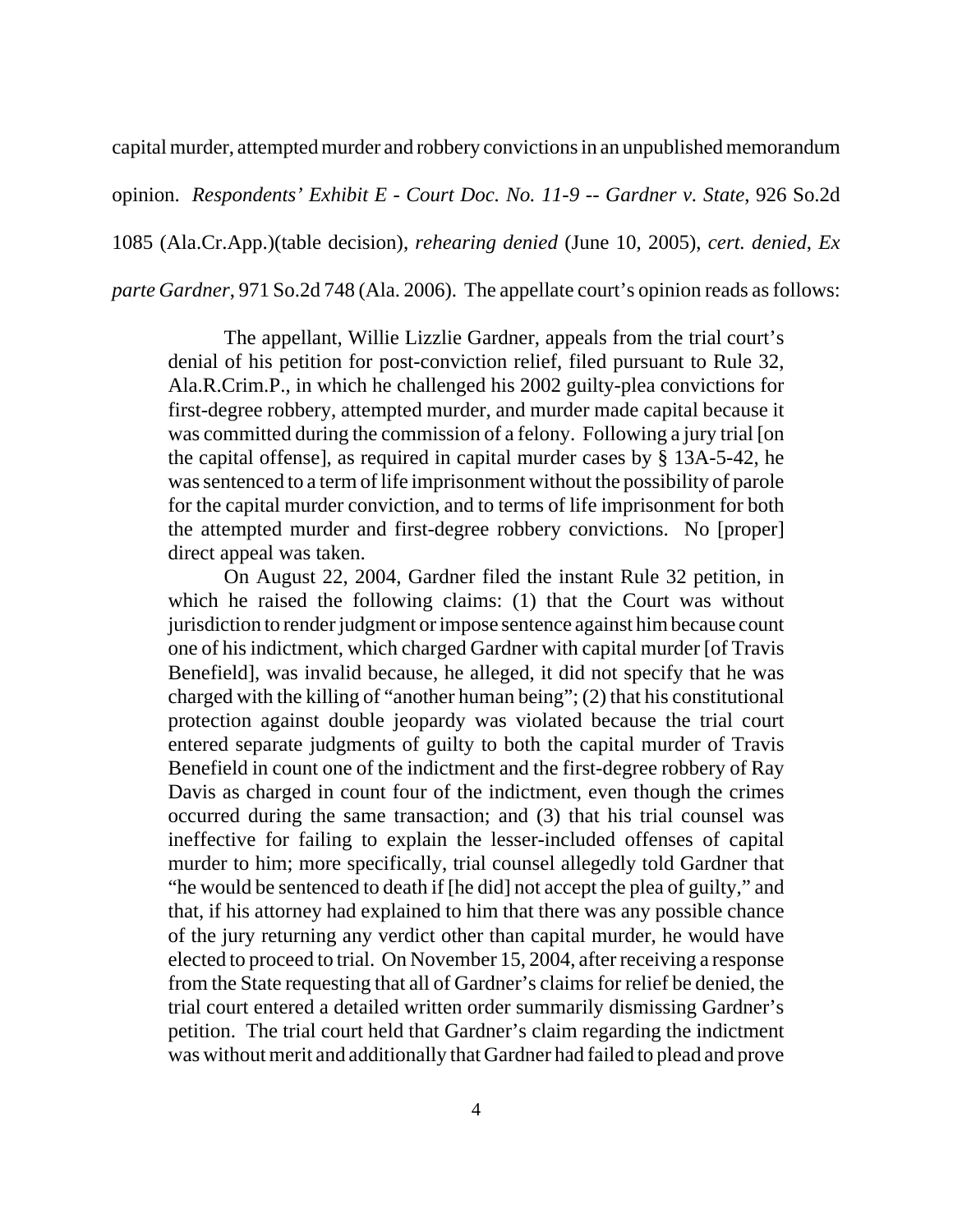sufficient facts that would entitle him to relief. The trial court also held that Gardner's double jeopardy claim was without merit on the grounds that each of the offenses to which Gardner pleaded guilty was a separate offense which required proof of an additional element that the other did not. Further, the trial court held that Gardner's ineffective-assistance-of-counsel claim was without merit, because he failed to meet the two-prong test established in Strickland v. Washington, 466 U.S. 668 (1984). The trial court noted that extra lengths were taken to ensure that Gardner's pleas were entered voluntarily and knowingly, ensuring that all of his rights were protected. Moreover, the Court found that Gardner's counsel had represented him in an exceptional manner. The trial court also determined that Gardner failed his burden of pleading and proof pursuant to Rule 32.3, Ala.R.Crim.P., and further, that his claims lacked the specificity required under Rule 32.6(b), Ala.R.Crim.P. This appeal followed.

On appeal, Gardner argues that the trial court abused its discretion when it denied his claim regarding the indictment. Specifically, Gardner contends that his capital murder indictment was void because the count did not specifically state that the victim, Travis Benefield, was a person.

The record contains a copy of Gardner's capital murder indictment, which reads:

"Willie Lizzlie Gardner, whose name is otherwise [un]known to the Grand Jury, did intentionally cause the death of Travis Benefield by shooting him with a gun and caused said death during the time that Willie Lizzlie Gardner and/or an accomplice was in the course of committing a theft of a gun and/or lawful currency and/or coinage of the United States of America, better descriptions of which are unknown to the Grand Jury, of some value, the value of which is unknown to the Grand Jury, the property of Travis Benefield and/or Premium Package, by the use of force against the person of Travis Benefield, with intent to overcome his physical resistance or physical power of resistance, while the said Willie Lizzlie Gardner and/or an accomplice was armed with a deadly weapon or dangerous instrument, to-wit, a gun, a better description of which is unknown to the Grand Jury, in violation of § 13A-5-40 of the Code of Alabama 1975 as amended, against the peace and dignity of [the State of] Alabama."

... (Emphasis added.)

As set out above, the indictment named Travis Benefield as the victim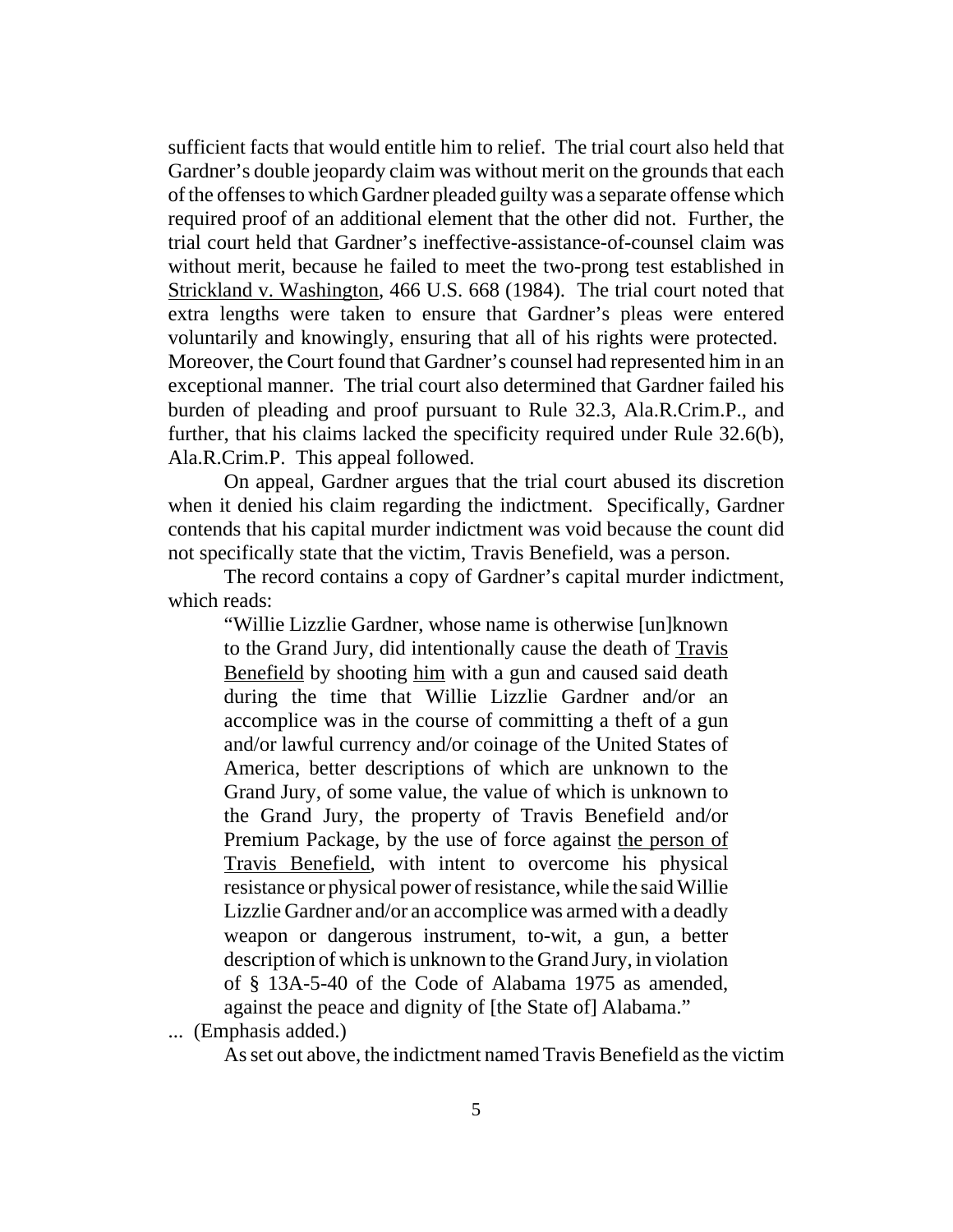of an intentional killing. Also, the indictment clearly stated that Gardner "used force against the person of Travis Benefield." Finally, the indictment stated on its face that Travis Benefield was a person. An indictment is sufficient if it substantially tracks the language of the statute, provided the statute sets out the elements of the offense. See, e.g., Harrison v. State, 879 So.2d 594, 605 (Ala.Crim.App. 2003); R.L.G. v. State, 712 So.2d 348, 362 (Ala.Crim.App. 1997). The capital murder indictment was sufficient. Therefore, Gardner's claim is without merit.

Next, Gardner claims that he was subjected to double jeopardy because the capital murder of Travis Benefield and the robbery of Ray Davis arose out of the same incident. Because the murder of Travis Benefield required different elements to prove the crime than the robbery of Ray Davis and vice versa, Gardner's right to be free from double jeopardy was not violated.

This Court noted in Ivey v. State, 698 So.2d 179 (Ala.Crim.App. 1995), aff'd, 698 So.2d 187 (Ala. 1997):

> "The "same evidence [or element]" test of Blockburger [v. United States, 284 U.S. 299 (1932)] is stated as follows: 'Where the same act or transaction constitutes a violation of two distinct statutory provisions, the test to be applied to determine whether there are two offenses or only one is whether each provision requires proof of an additional fact which the other does not." Blockburger, 284 U.S. at 304, 52 S.Ct. at 182.' State v. Patton, 669 So.2d 1002, 1004 (Ala.Crim.App. 1993)."

698 So.2d at 183.

Section  $13A-6-2(a)(1)$ , Ala. Code 1975 provides that "[a] person commits the crime of murder if: (1) With intent to cause the death of another person, he causes the death of that person or of another person . . . ." Section 13A-5-40(a)(2), Ala. Code 1975, provides that murder is made a capital offense when it is committed ". . . during a robbery in the first degree or an attempt thereof committed by the defendant." Section 13A-8-43 provides that "[a] person commits the crime of robbery in the third degree if in the court of committing a theft he: (1) Uses force against the person of the owner or any person present with intent to overcome his physical resistance or physical power of resistance. . . ." Finally, Section 13A-8-41(a) states that "[a] person commits the crime of robbery in the first degree if he violates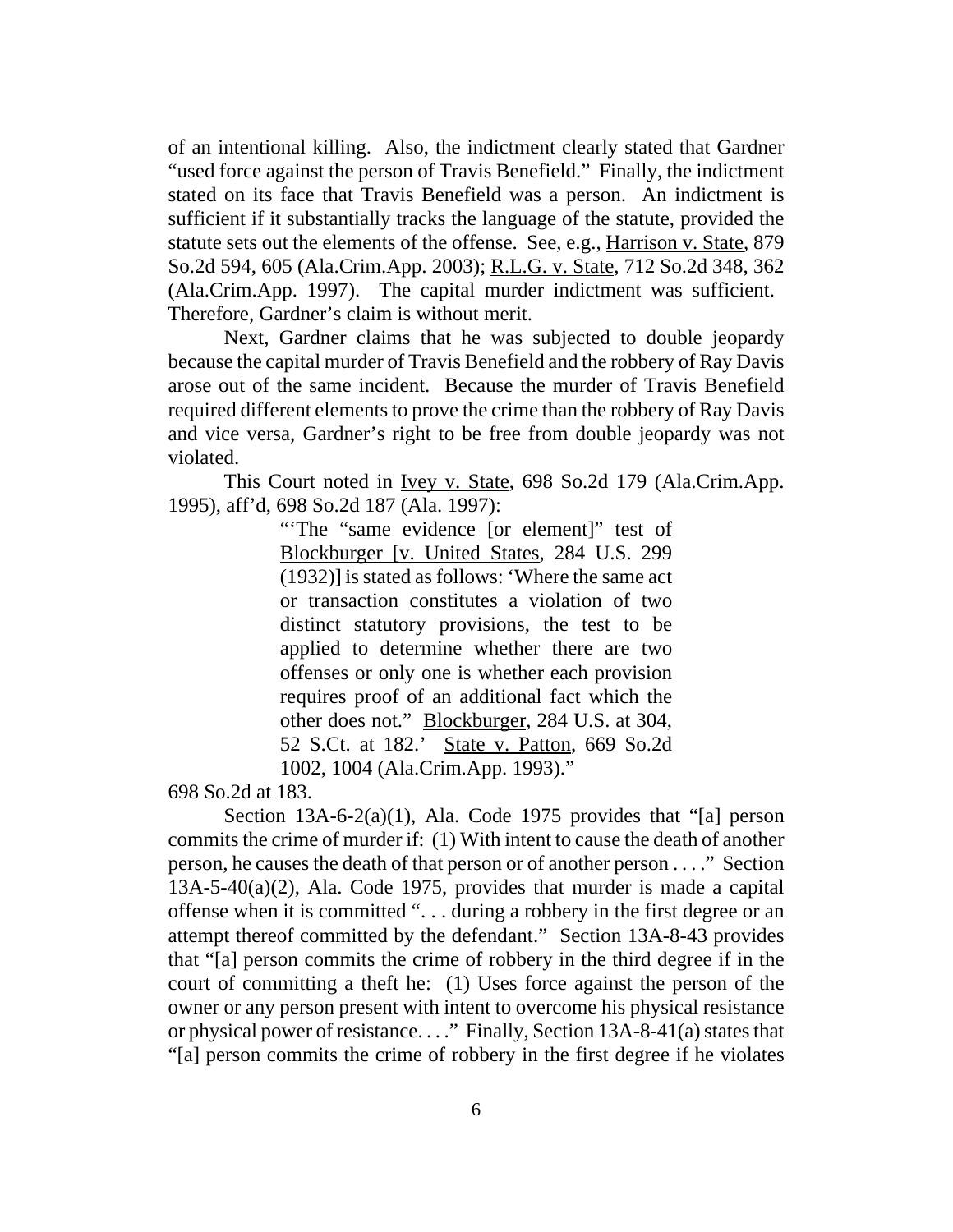Section 13A-8-43 and he: (1) Is armed with a deadly weapon or dangerous instrument; or (2) Causes serious physical injury to another."

Under Gardner's indictment, capital murder required an intentional killing of Travis Benefield, which was not required to commit the robbery of Ray Davis; conversely, the first degree robbery of Ray Davis required the intentional taking of property by force from Ray Davis, which was not required to prove the capital murder of Travis Benefield. Thus, the trial court correctly denied any relief as to this claim.

Gardner also argues that his guilty plea was not knowingly and voluntarily made. Specifically, he contends that because his trial counsel did not inform him of the lesser-included offenses of felony murder and murder, and had he known that there was a possibility that the jury could have convicted him of one of these lesser offenses, he would have gone to trial rather than pleading guilty. He further claims that his attorney was ineffective based on his failure to advise him of this fact.

There is no requirement that requires an accused to be advised or informed of the elements of any lesser included offenses of the offense to which he is pleading guilty. See Holcomb v. State, 519 So.2d 1378, 1379 (Ala.Crim.App. 1988). In addition, before accepting Gardner's guilty plea, the trial court ascertained that Gardner was entering this plea of guilty to capital murder because he was, in fact, guilty of that offense. Thus, Gardner's claim that his plea was involuntary because he did not know of the lesser-included offenses of capital murder is without merit.

Moreover, Gardner did not meet his burden of pleading and proving that he received ineffective assistance of counsel with specific facts that would entitle him to relief. Thus, the trial court did not err when it held that Gardner did not meet the criteria outlined in Strickland v. Washington, 466 U.S. 668 (1984), and in denying relief as to this claim.

In Strickland, supra, the United States Supreme Court articulated two criteria that must be satisfied to show ineffective assistance of counsel. A defendant has the burden of showing (1) that his counsel's performance was deficient and (2) that the deficient performance actually prejudiced the defense. To prove prejudice, "[t]he defendant must show that there is a reasonable probability that, but for counsel's unprofessional errors, the result of the proceeding would have been different."  $\underline{Id}$ . at 694. "A reasonable probability is a probability sufficient to undermine confidence in the outcome." Id. Furthermore, "a court must indulge a strong presmption that counsel's conduct falls within the wide range of reasonable profesional assistance." Id. at 689.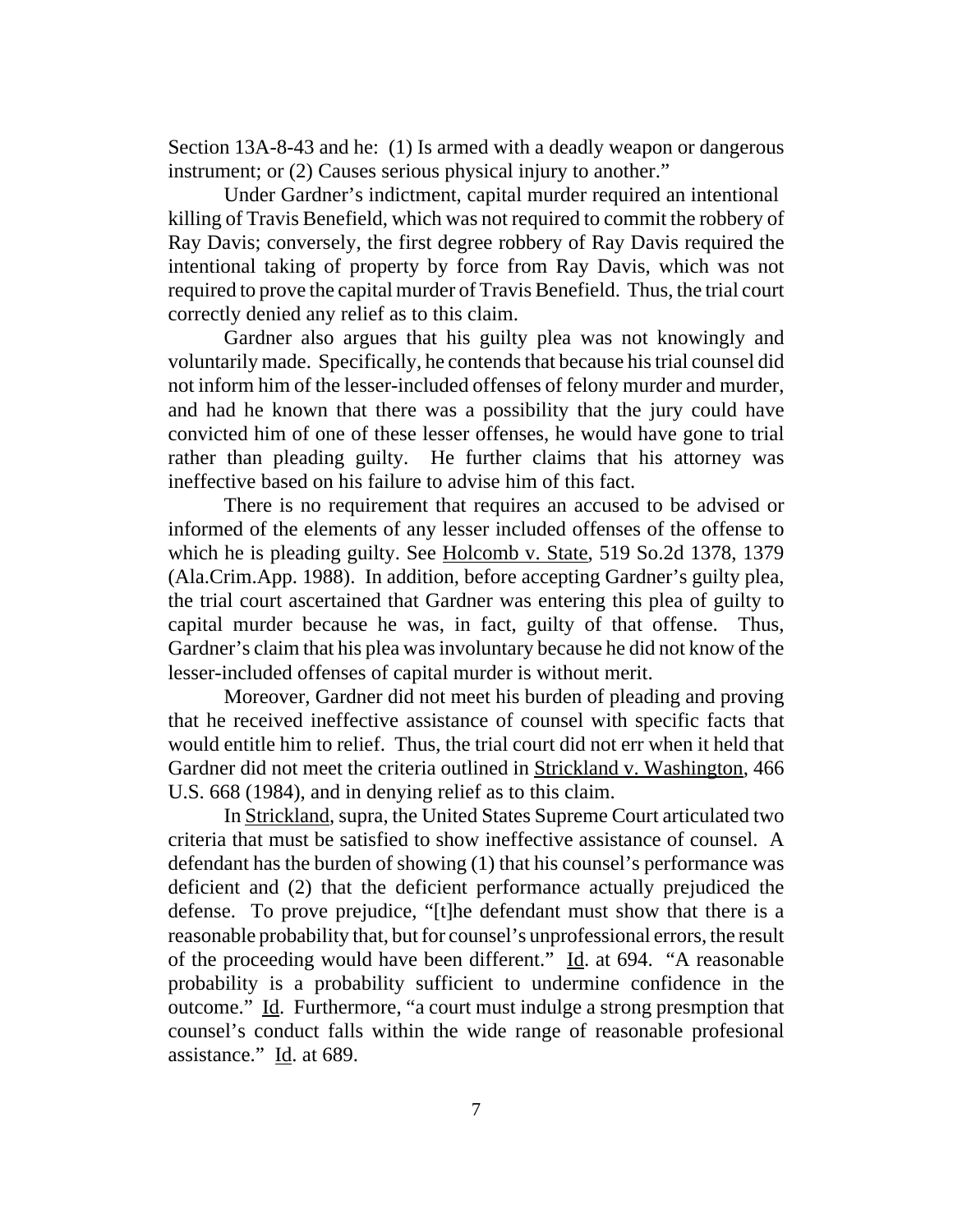Rule 32.3, Ala.R.Crim.P., states that "[t]he petitioner shall have the burden of pleading and proving by a preponderance of the evidence the facts necessary to entitle the petitioner to relief." Rule 32.6(b), Ala.R.Crim.P., states that "[t]he petition must contain a clear and specific statement of the grounds upon which relief is sought, including full disclosure of the factual basis of those grounds. A bare allegation that a constitutional right has been violated and mere conclusions of law shall not be sufficient to warrant any further proceedings."

"A petition is 'meritorious on its face' only if it contains a clear and specific statement of the grounds upon which relief is sought, including full disclosure of the facts relied upon (as opposed to a general statement concerning the nature and effect of those facts) sufficient to show that the petitioner is entitled to relief if those facts are true. Ex parte Boatwright, supra; Ex parte Clisby, 501 So.2d 483 (Ala. 1986)."

Moore v. State, 502 So.2d 819, 820 (Ala. 1986).

Although Gardner argues that he would not have pleaded guilty had his counsel told him there was a possibility that the jury would have found him guilty of murder or felony murder as a lesser-included offense of capital murder, his petition contained no specific facts supporting this claim which would entitle him to relief. Indeed, Gardner's claim that the jury could have convicted him of either of the aforementioned lesser-included offenses is wholly unsupported by the record, which contains a transcript of the evidence presented by the State during the "trial phase" of his plea proceeding. Our review of the evidence presented indicates that the evidence against Gardner was overwhelming, including eyewitness testimony of the one victim who survived the robbery and shootings at the Premium Package Store. Ray Davis testified that he was able to identify Gardner as one of the four males who entered the store, forced him to open the store's safe, and shot both store employees, killing Travis Benefield as he lay begging for his life and seriously wounding Davis. Moreover, evidence was presented that another person overheard Gardner and his cohorts planning the robbery several days before the robbery-homicide occurred.

Although a defendant is entitled to a charge on a lesser offense if there is any evidence supporting the charge, Ex parte Hannah, 527 So.2d 675 (Ala. 1988), charges on lesser-included offenses should not be given where the evidence permits no reasonable conclusion other than that the defendant is guilty as expressly charged or is not guilty of any offense. Love v. State, 677 So.2d 1272 (Ala.Crim.App. 1996). Assuming Gardner's claim is true, given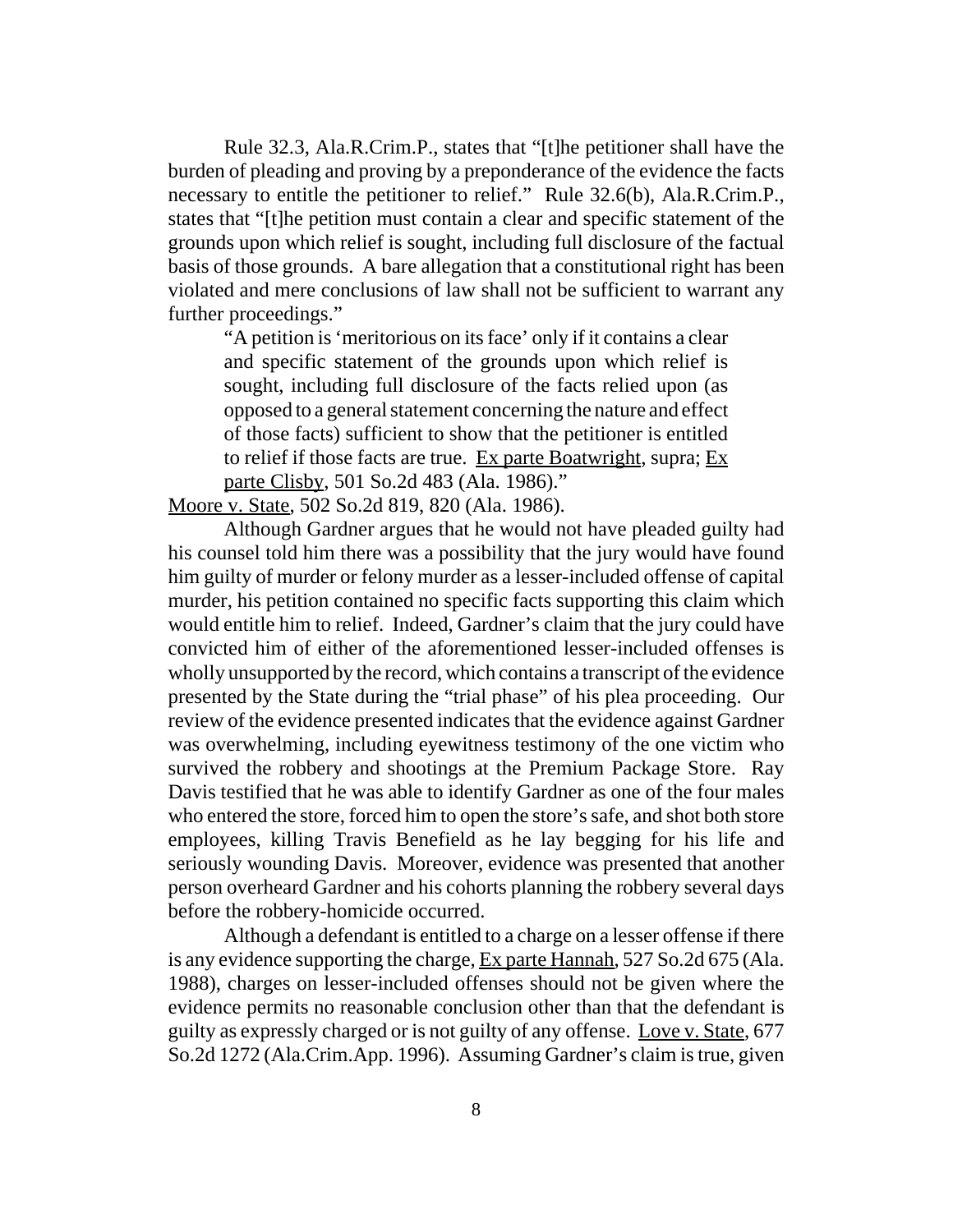that no evidence supported an instruction on either murder or felony murder, it would have been unwise for Gardner's counsel to have offered him false hope that the court would instruct the jury on lesser-included offenses or that the jury would somehow disregard eyewitness testimony to convict him of any offense other than capital murder in the death of Travis Benefield. Thus, we fail to see how counsel could have been ineffective for failing to advise him about the existence of lesser-included offenses when the evidence did not support instructing the jury on these charges.

Rule 32.7(d), Ala.R.Crim.P., authorizes the trial court to summarily dismiss a Rule 32 petition "[i]f the court determines that the petition is not sufficiently specific, or is precluded, or fails to state a claim, or that no material issue of fact or law exists which would entitle the petitioner to relief under this rule and that no purpose would be served by any further proceedings." See also, Hannon v. State, 861 So.2d 426, 427 (Ala.Crim.App. 2003); Cogman v. State, 852 So.2d 191, 193 (Ala.Crim.App. 2002); Tatum v. State, 607 So.2d 383, 384 (Ala.Crim.App. 1992). As discussed above, Gardner's claims were either precluded, insufficiently pleaded, or lacked merit. Thus, summary disposition was appropriate.

Based on the foregoing, the judgment of the trial court is affirmed.

*Respondents' Exhibit E - Court Doc. No. 11-9* at 1-7 (citation to record omitted) *-- Gardner*

*v. State*, 926 So.2d 1085 (Ala.Cr.App.)(table decision), *rehearing denied* (June 10, 2005),

*cert. denied*, *Ex parte Gardner*, 971 So.2d 748 (Ala. 2006).

Gardner initiated this 28 U.S.C. § 2254 action on April 25, 2006 in which he asserts

the following claims for relief:

1. The trial court lacked subject matter jurisdiction as the indictment failed to allege the essential element that the petitioner intentionally caused the death of another person.<sup>5</sup>

<sup>&</sup>lt;sup>5</sup>As previously noted, *infra* at 3 n.4, this claim is patently frivolous because the indictment specifically charges that Gardner used "force against the person of Travis Benefield...." *Respondents' Exhibit A - Court Doc. No. 11-2* at 41. Moreover, a federal district court's review of a claim attacking the sufficiency of an indictment is limited to considering the adequacy of the notice afforded a petitioner through the state procedures. The Due Process Clause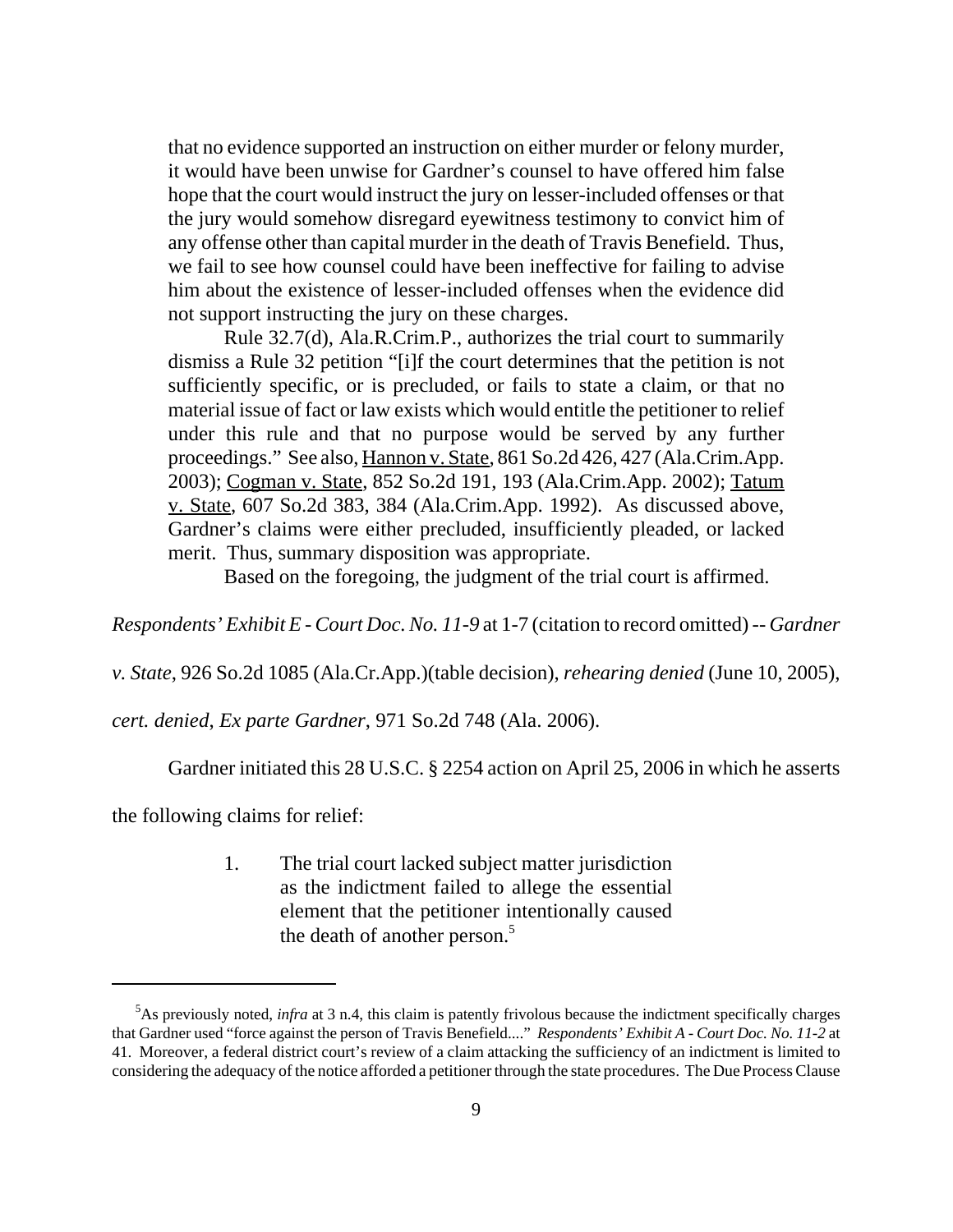- 2. The conviction for first degree robbery of Ray Davis violates double jeopardy because "the acts of accomplishing the robbery or the force used on Ray Davis would not constitute a separate ... robbery offense from the underlying robbery which is the aggravating circumstance of [the capital murder conviction]." *Petition for Writ of Habeas Corpus - Court Doc. No. 1* at 6.
- 3. Trial counsel provided ineffective assistance during the plea bargaining process because he failed to explain the law regarding possible lesser included offenses to capital murder so "that [Petitioner] could make an informed decision prior to entering" a plea of guilty to capital murder. *Petition for Writ of Habeas Corpus - Court Doc. No. 1* at 6.

In their answer to the petition, the respondents argue that the claims pending before

this court entitle Gardner to no relief as the state courts properly adjudicated these claims on the merits. *Price v. Vincent*, 538 U.S. 634, 123 S.Ct. 1848, 1852 (2003); *Williams v. Taylor*,529 U.S. 362, 120 S.Ct. 1495 (2000).

of the Fourteenth Amendment requires that whatever charging method the State chooses to employ, it must give the criminal defendant fair notice of the charge against him to permit adequate preparation of his defense. *Jackson v. Virginia,* 443 U.S. 307, 314 (1979); *Faretta v. California,* 422 U.S. 806, 818 (1975). "The sufficiency of a state indictment is an issue on federal habeas corpus only if the indictment was so deficient that the convicting court was deprived of jurisdiction. *DeBenedictis v. Wainwright,* 674 F.2d 841 (11<sup>th</sup> Cir.1982)." *Heath v. Jones*, 863 F.2d 815, 821 (11th Cir. 1989); *Branch v. Estelle,* 631 F.2d 1229, 1233 (5th Cir. 1980) ("[T]he sufficiency of a state indictment is not a matter for federal habeas corpus relief unless it can be shown that the indictment is so defective that the convicting court had no jurisdiction."). A review of the indictment for capital murder issued against Gardner demonstrates that it substantially tracked the language of the state statute and adequately incorporated all elements of the charged offense. *Respondents' Exhibit A - Court Doc. No. 11-2* at 41. Thus, this count of the indictment is not fatally defective as it provided Gardner sufficient notice of the charge lodged against him so as to allow preparation of an adequate defense, and, therefore, "the state trial court was not deprived of jurisdiction." *Heath*, 863 F.2d at 821. Consequently, the indictment for capital murder did not deprive Gardner of any constitutionally protected interest.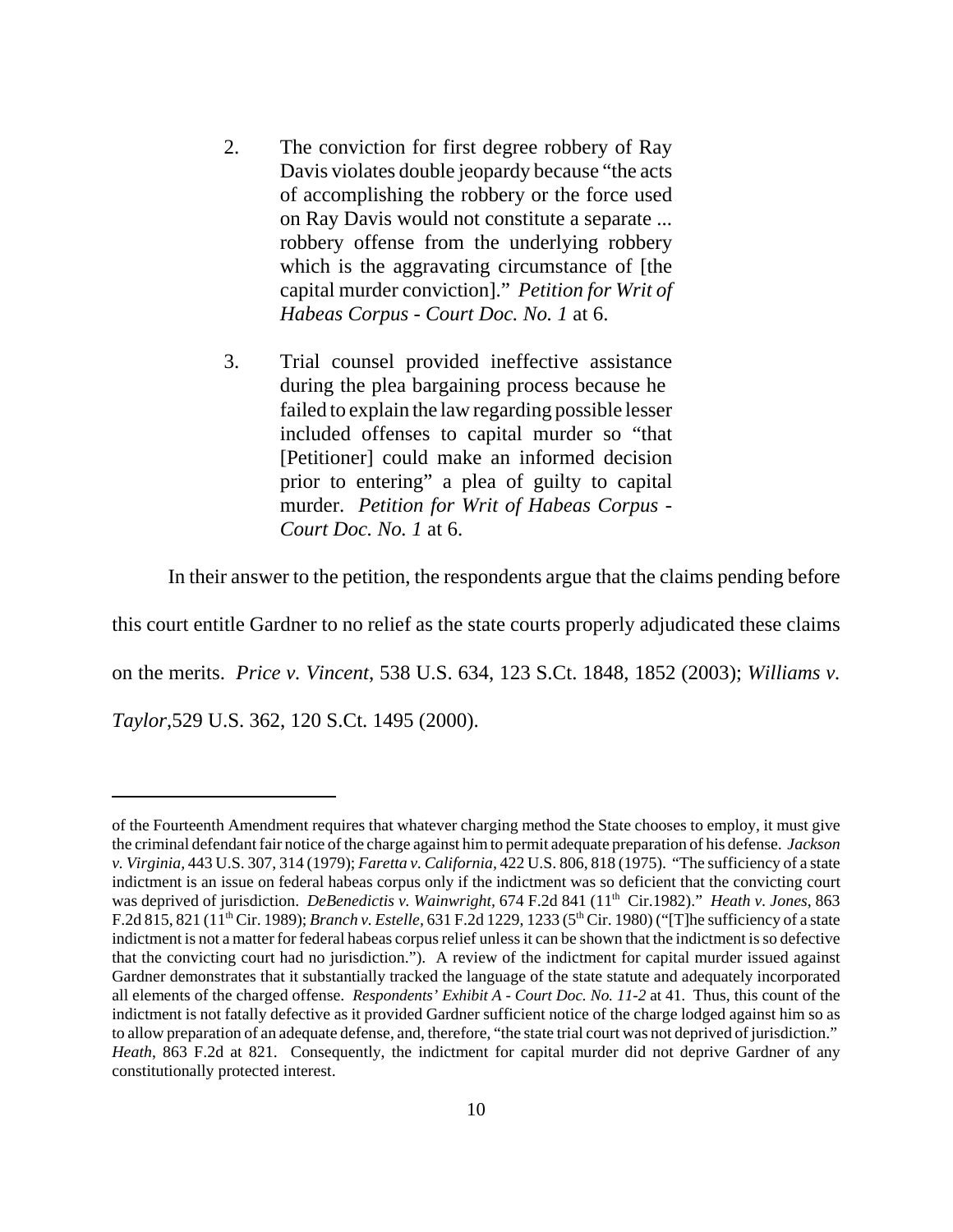Upon review of the § 2254 petition, the answer of the respondents, Gardner's response to the answer, the state court record and applicable federal law, this court finds that no evidentiary hearing is required, Rule 8(a), *Rules Governing Section 2254 Cases in United States District Courts*, and concludes that the petition is due to be denied.

#### **II. DISCUSSION**

During the Rule 32 proceedings, both the Circuit Court of Montgomery County, Alabama and the Alabama Court of Criminal Appeals deemed the deficient indictment, double jeopardy and ineffective assistance of counsel claims without merit. Review of the instant habeas petition is therefore governed by 28 U.S.C. § 2254(d), as amended by the Anti-Terrorism and Effective Death Penalty Act. "A habeas petitioner whose claim was adjudicated on the merits in state court is not entitled to relief in federal court unless he meets the requirements of 28 U.S.C. § 2254(d)." *Price*, 538 U.S. 634, 638, 123 S.Ct. 1848, 1852; *Williams*, 529 U.S. 362, 402, 120 S.Ct. 1495, 1518. Under the provisions of 28 U.S.C. § 2254(d), with respect to a claim adjudicated on the merits in state court, federal habeas relief from a state court judgment may not be granted unless the adjudication of the claim:

> (1) resulted in a decision that was contrary to, or involved an unreasonable application of, clearly established Federal law, as determined by the Supreme Court of the United States; or (2) resulted in a decision that was based on an unreasonable determination of the facts in light of the evidence presented in the State court proceeding.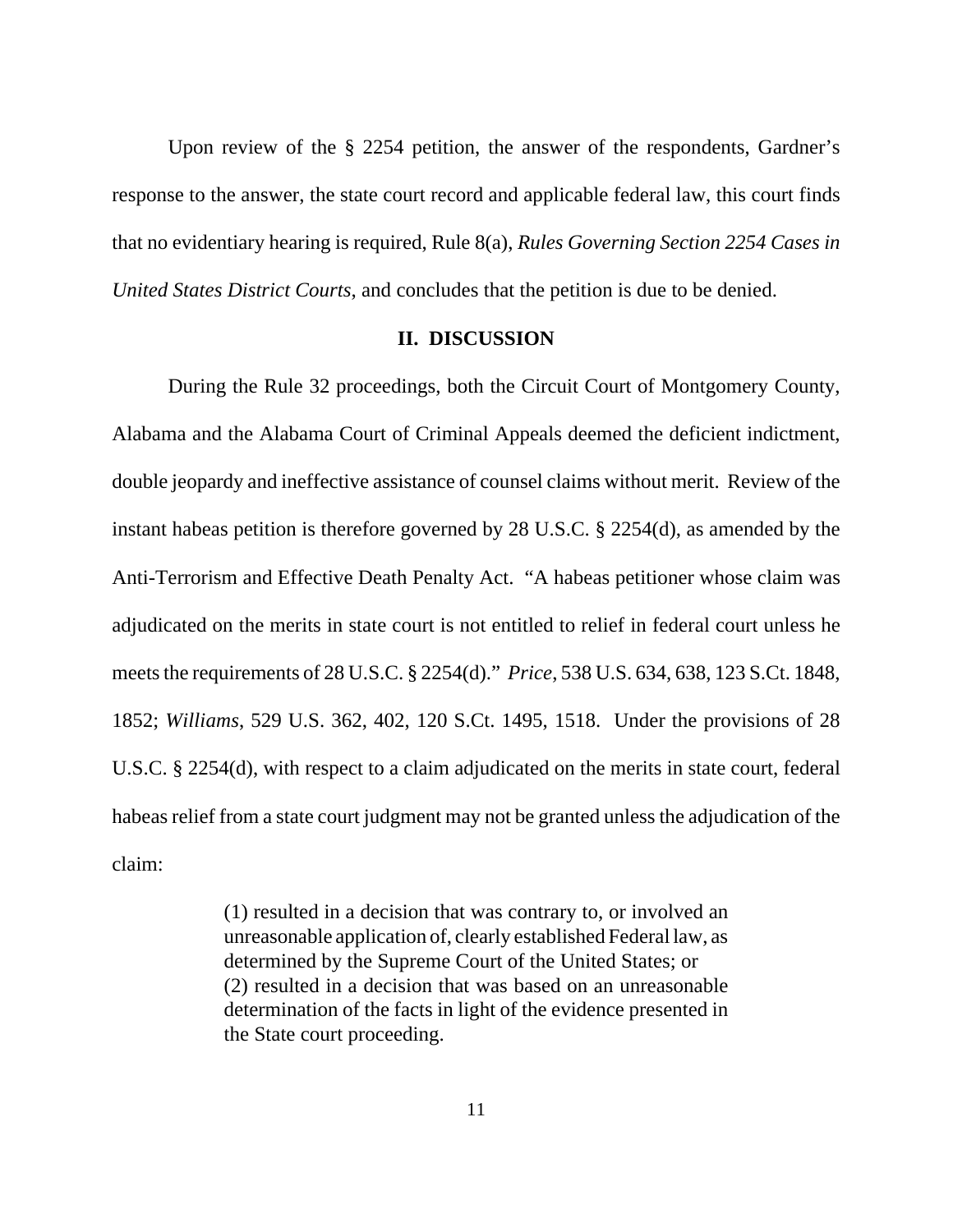In *Williams*, the Supreme Court held:

Under the "contrary to" clause a federal court may grant the writ if the state court arrives at a conclusion opposite to that reached by this Court on a question of law or if the state court decides a case differently than this Court has on a set of materially indistinguishable facts. Under the "unreasonable application" clause, a federal habeas court may grant the writ if the state court identifies the correct governing legal principle from this Court's decisions but unreasonably applies that principle to the facts of the prisoner's case.

#### 529 U.S. at 412-413, 120 S.Ct. at 1523.

The Court subsequently explained that habeas relief is appropriate when a petitioner demonstrates "that a decision by a state court is 'contrary to' ... clearly established [Supreme Court] law if it 'applies a rule that contradicts the governing law set forth in [the Supreme Court's] cases' or if it 'confronts a set of facts that are materially indistinguishable from a decision of [the Supreme] Court and nevertheless arrives at a result different from [Supreme Court] precedent.' *Williams v. Taylor*, 529 U.S. 362, 405-406, 120 S.Ct. 1495, 146 L.Ed. 2d 389 (2000)." *Price*, 538 U.S. at 640, 123 S.Ct. at 1853. Additionally, federal review in a habeas action "is limited to whether the state court's decision was objectively unreasonable in the light of clearly established federal law. *Williams*, [529 U.S. at 409],120 S.Ct. at 1521." *Hawkins v. Alabama*, 318 F.3d 1302, 1310 (11th Cir. 2003); *Parker v. Head*, 244 F.3d 831, 835 (11<sup>th</sup> Cir. 2001), citing *Williams*, *supra* ("[F]ederal habeas relief [is] available under the 'unreasonable application' standard only if the state court's application of clearly established federal law was 'objectively unreasonable.'"). Thus, a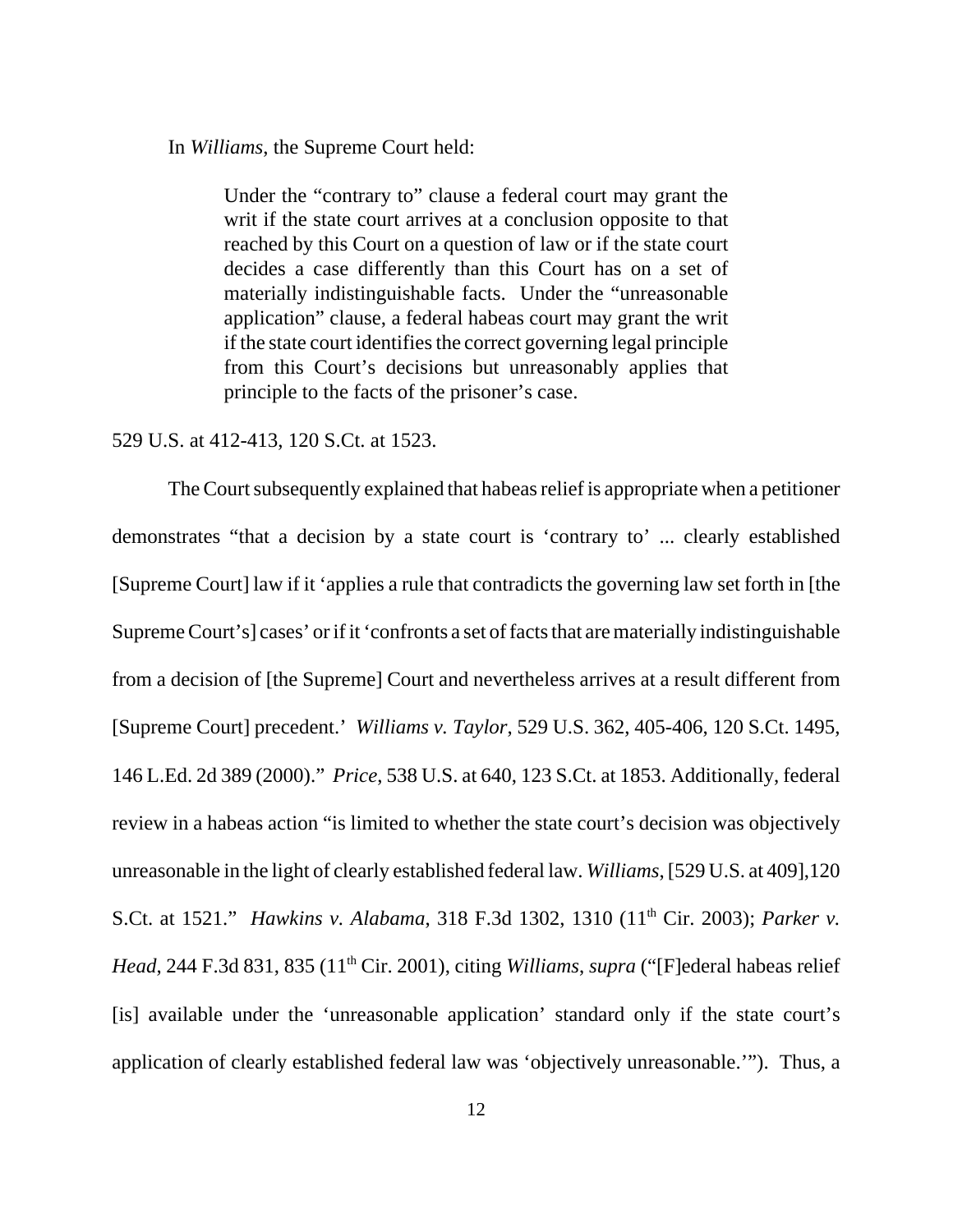federal court is not to decide "the correctness *per se* ... of the state court decision" but only the "objective reasonableness" of such decision. *Brown v. Head*, 272 F.3d 1308, 1313 (11<sup>th</sup>) Cir. 2001). Moreover, "an *unreasonable* application of federal law is different from an *incorrect* application of federal law." *Williams*, 529 U.S. at 410, 120 S.Ct. at 1522 (emphasis in original). "Under § 2254(d)(1)'s 'unreasonable application' clause, ... a federal habeas court may not issue the writ simply because that court concludes in its independent judgment that the relevant state-court decision applied clearly established federal law erroneously or incorrectly. Rather, that application must also be unreasonable." 529 U.S. at 411, 120 S.Ct. at 1522.

Federal district courts are likewise directed to determine whether the state court based its findings on "an unreasonable determination of the facts in light of the evidence presented in the State court proceeding." 28 U.S.C. § 2254(d)(2). A state court's determinations of fact shall be "presumed to be correct," and the habeas petitioner "shall have the burden of rebutting the presumption of correctness by clear and convincing evidence." 28 U.S.C. § 2254(e)(1). However, even when the state court addresses a question of law, this court is not authorized "to evaluate [a petitioner's] claim *de novo* rather than through the lens of § 2254(d)." *Price*, 538 U.S. at 639, 123 S.Ct. at 1852. The Supreme Court admonishes that such *de novo* evaluation "exceeds the limits imposed on federal habeas review by 28 U.S.C. § 2254(d)...." 538 U.S. at 636, 123 S.Ct. at 1851.

In light of the foregoing, the court concludes that Gardner is entitled to no relief as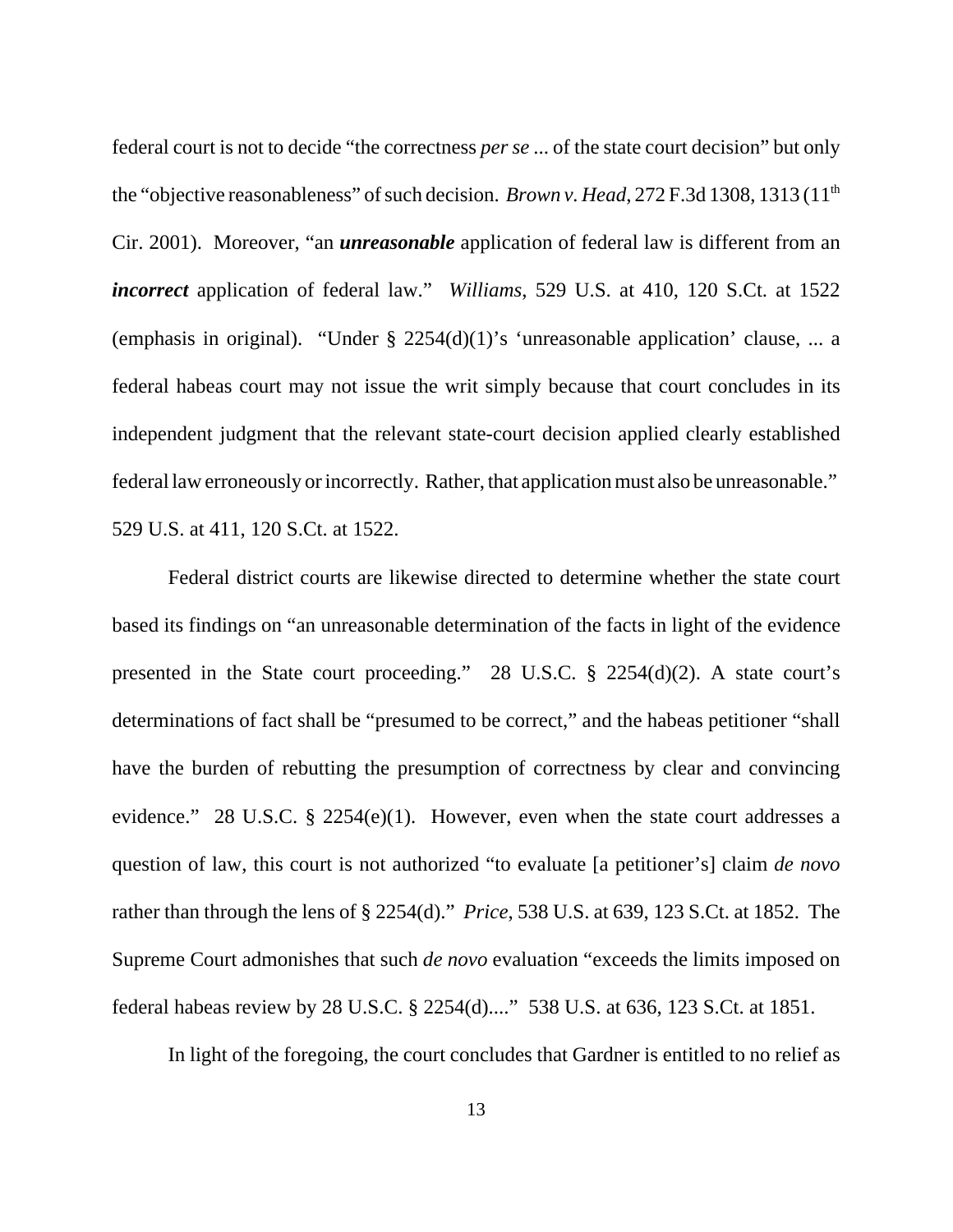the state court properly adjudicated each of his federal habeas claims on the merits. *Williams*, 529 U.S. at 404-405, 120 S.Ct. at 1518-1523 (2000). Specifically, the decisions of the trial court and the Alabama Court of Criminal Appeals denying Gardner relief on his Rule 32 petition were not contrary to or unreasonable applications of federal law nor unreasonable determinations of the facts in light of the evidence presented to the state courts.

On appeal from the denial of the Rule 32 petition, the Alabama Court of Criminal Appeals deemed "Gardner's claim [challenging the indictment] ... without merit" as the indictment clearly identified Travis Benefield as a person and likewise sufficiently set forth the elements of the offense. *Respondents' Exhibit E - Court Doc. No. 11-9* at 3. In addressing Gardner's double jeopardy claim, the state appellate court, upon application of the test set forth in *Blockburger*, determined that "[b]ecause the murder of Travis Benefield required different elements to prove the crime than the robbery of Ray Davis and vice versa, Gardner's right to be free from double jeopardy was not violated." *Id*. at 4. With respect to the ineffective assistance of counsel claim, both the trial and appellate courts applied *Strickland v. Washington*, 466 U.S. 668 (1984) in determining that such claim provided no basis for relief to Gardner. *Respondents' Exhibit A - Court Doc. No. 11-2* at 59; *Respondents' Exhibit E - Court Doc. No. 11-9* at 5-7.

Neither the Circuit Court of Montgomery County nor the Alabama Court of Criminal Appeals decided Gardner's deficient indictment, double jeopardy or ineffective assistance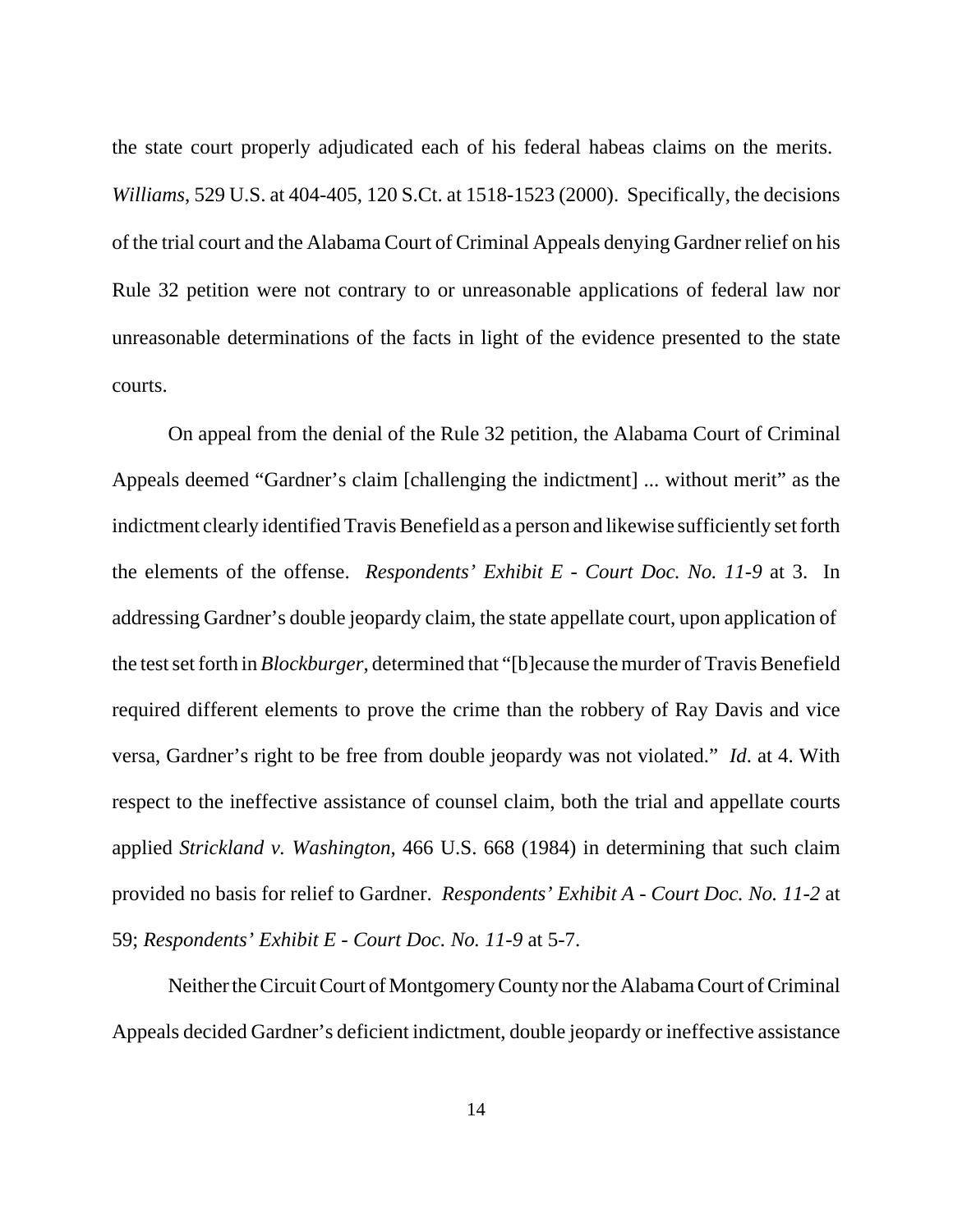of counsel claims "differently than [the Supreme] Court has [in a case based] on a set a of materially indistinguishable facts" nor did the state courts apply a rule that contradicts governing federal law. *Williams*, 529 U.S. at 413, 120 S.Ct. at 1523. Consequently, the rejection of these claims by the state courts was not contrary to actual Supreme Court decisions. Moreover, a thorough review of the evidentiary materials submitted in this case establishes that the decisions of the state courts denying these claims were objectively reasonable and likewise constituted reasonable determinations of the facts in light of the evidence presented by the parties. Consequently, Gardner is not entitled to relief from this court as the state courts properly adjudicated each of his claims on the merits.<sup>6</sup>

### **III. CONCLUSION**

Accordingly, it is the RECOMMENDATION of the Magistrate Judge that the petition for habeas corpus relief filed by Willie Lizzlie Gardner be DENIED and this case be DISMISSED with prejudice. It is further

ORDERED that on or before April 14, 2009 the parties may file objections to the Recommendation. Objections must specifically identify the findings in the

<sup>&</sup>lt;sup>6</sup>The respondents also argue that Gardner is procedurally defaulted on his double jeopardy and ineffective assistance of counsel claims because he failed to fairly present these claims as federal claims in his petition for certiorari to the Alabama Supreme Court on appeal from the denial of his Rule 32 petition. *O'Sullivan v. Boerckel*, 526 U.S. 838, 119 S.Ct. 1728, 144 L.Ed.2d 1 (1999); *Smith v. Jones*, 256 F.3d 1135, 1140-1146 (11th Cir. 2001), *cert. denied*, 534 U.S. 1136, 122 S.Ct. 1081, 151 L.Ed.2d 982 (2002); *Brownlee v. Haley*, 306 F.3d 1043, 1065 (11th Cir. 2002); *Holladay v. Haley*, 209 F.3d 1243, 1254 n. 9 (11<sup>th</sup> Cir.), *cert denied*, 531 U.S. 1017 (2000); *McNair v. Campbell*, 416 F.3d 1291, 1302-1303 (11<sup>th</sup> Cir. 2005); *Picard v. Connor*, 404 U.S. 270, 275-276 (1971); *Baldwin v. Reese*, 541 U.S. 27, 32 (2004). However, it appears to this court that Gardner did fairly present his double jeopardy and ineffective assistance of counsel claims as federal claims in the petition for writ of certiorari. Thus, based on the foregoing and in light of the disposition of these issues in accordance with 28 U.S.C.  $\S$  2254(d)(1), the court deems it unnecessary to address the respondents' procedural default argument.